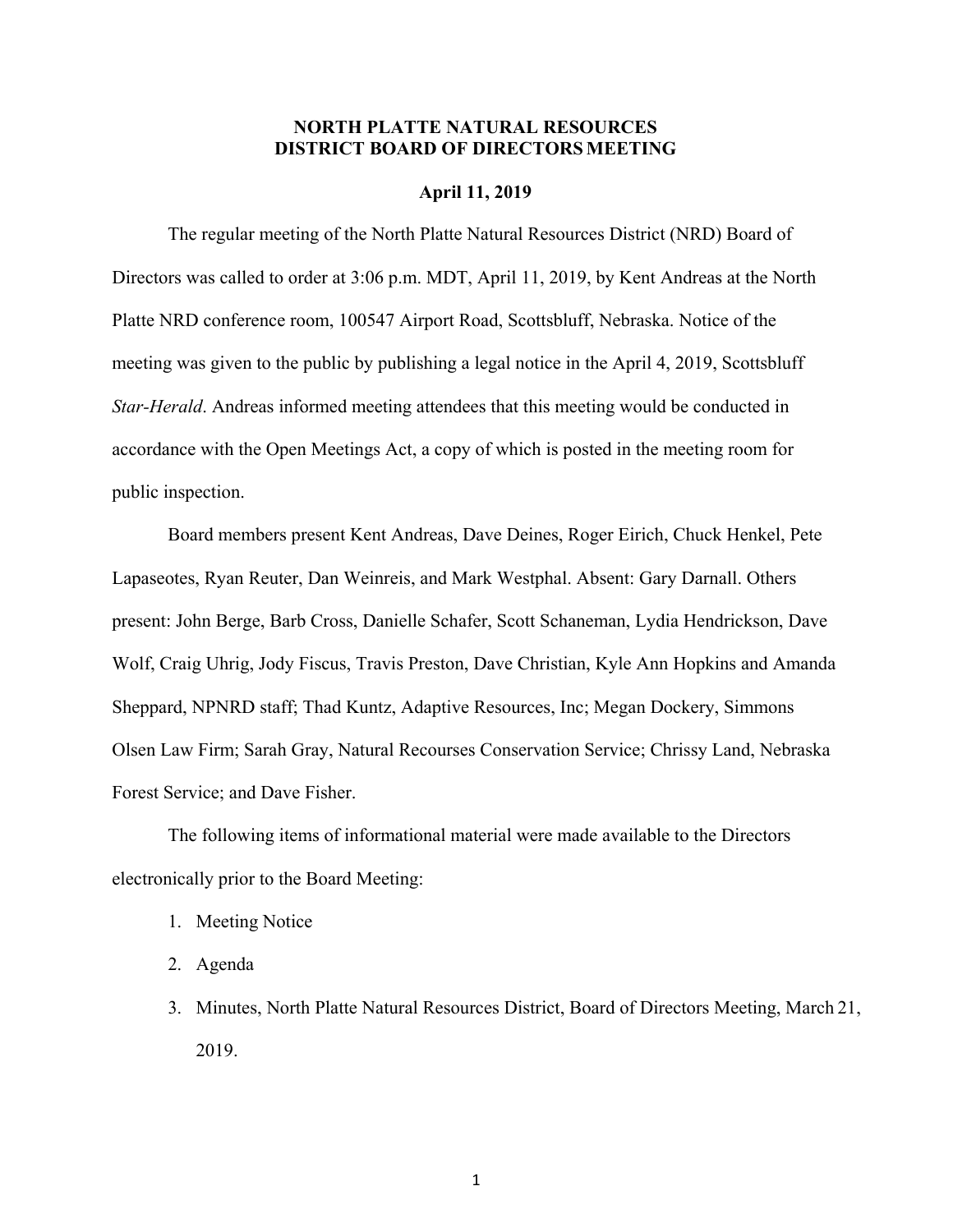- 4. Minutes, North Platte Natural Resources District, Water Resources/District Operations Joint Committee, March 19, 2019.
- 5. Treasurer's Report

The following items were provided to the Directors at the Board Meeting:

- 1. Agenda
- 2. Minutes, North Platte Natural Resources District, Board of Directors Meeting, March 21, 2019.
- 3. Treasurer's Report
- 4. Manager's Report
- 5. Proposed FY-2019 Budget Schedule
- 6. Report Update from Natural Resources Conservation Service.
- 7. Nebraska Fact Sheet from Natural Resources Conservation Service, regarding the Emergency Watershed Protection Program in Nebraska.
- 8. Minutes, North Platte Natural Resources District, Water Resources/District Operations Joint Committee, March 19, 2019.
- 9. Final North Platte Natural Resources District, Rules & Regulations.
- 10. DRAFT, North Platte Natural Resources District, Rules & Regulations.
- 11. Summary of Changes Made to the North Platte Natural Resources District Rules & Regulations.
- 12. North Platte Natural Resources District, Long Range Implementation Plan.
- 13. North Platte Valley Water Association, Consent to Dissolution by Written Consent.
- 14. North Platte Valley Water Association, Certificate of Plan of Dissolution, adopted by the Directors of the Corporation on March 11, 2019.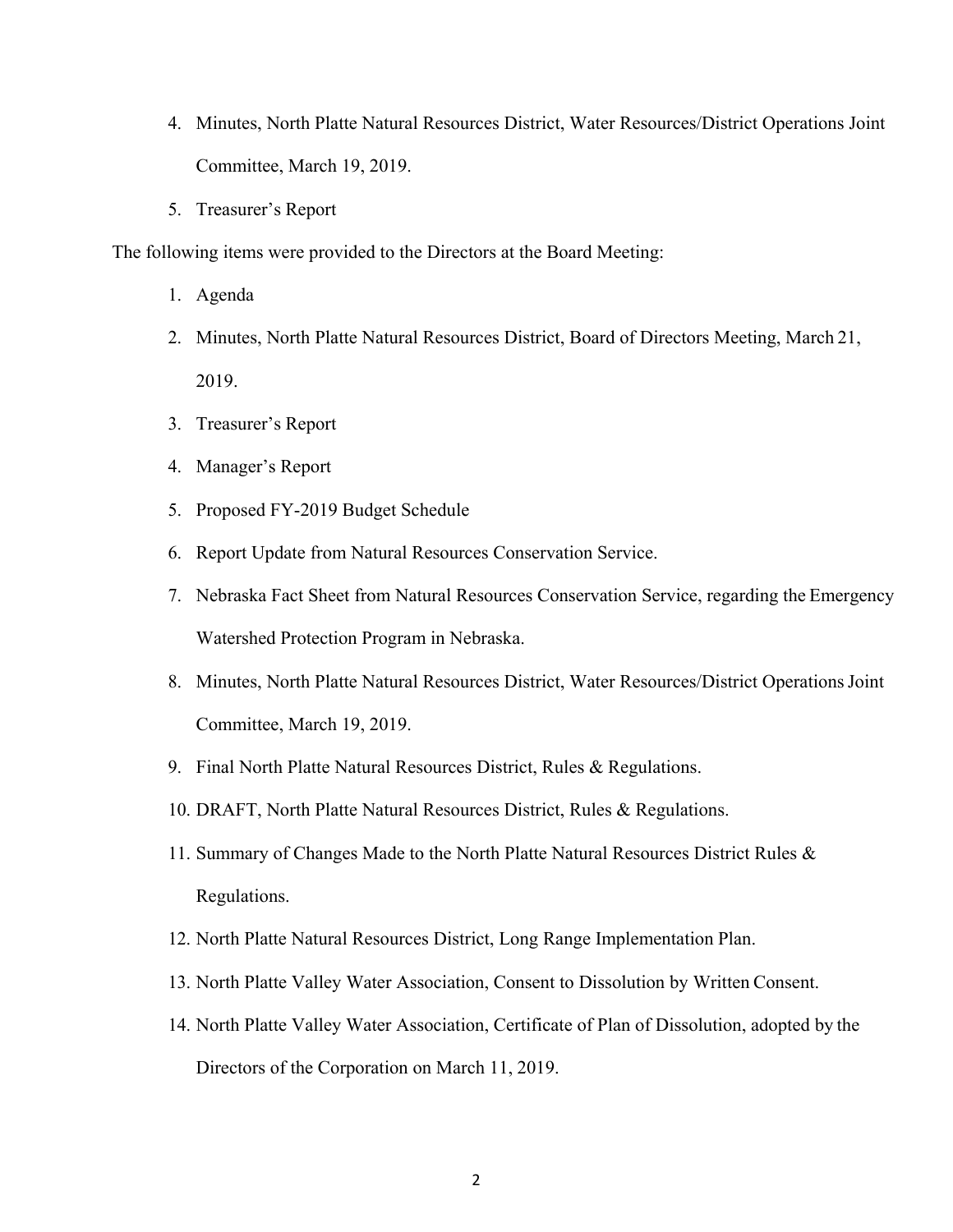## **3. Approval of Minutes of Previous Meeting**

The Board reviewed the minutes of the March 21, 2019, regular Board meeting. Moved

### by Eirich, seconded by Henkel, to approve the minutes of the March 21, 2019 regular Board

#### meeting. Motion passed.

Ayes: Andreas, Eirich, Henkel, Lapaseotes, Reuter, Weinreis

Nay: None

Abstain: Deines, Westphal

Absent: Darnall

## **4. Treasurer's Report and Accounts Payable**

Ryan Reuter reviewed the Treasurer's report with the Board. Moved by Weinreis,

### seconded by Eirich, to accept the Treasurer's report and pay the bills as listed. Motion passed.

Ayes: Andreas, Deines Eirich, Henkel, Reuter, Weinreis, Westphal

Nay: None

Abstain: Lapaseotes

Absent: Darnall

### **5. Comments from the Public**

Dave Fisher provided comments on the pending Integrated Management Plan (IMP), offered some suggestions to improve it, and is worried about the water supply for future generations.

# **6. Manager's Report**

John Berge provided the Manager's Report.

The District was named Panhandle Business and Professional Women's small employer of the year. The District was excited to receive the award and over half of our staff is women.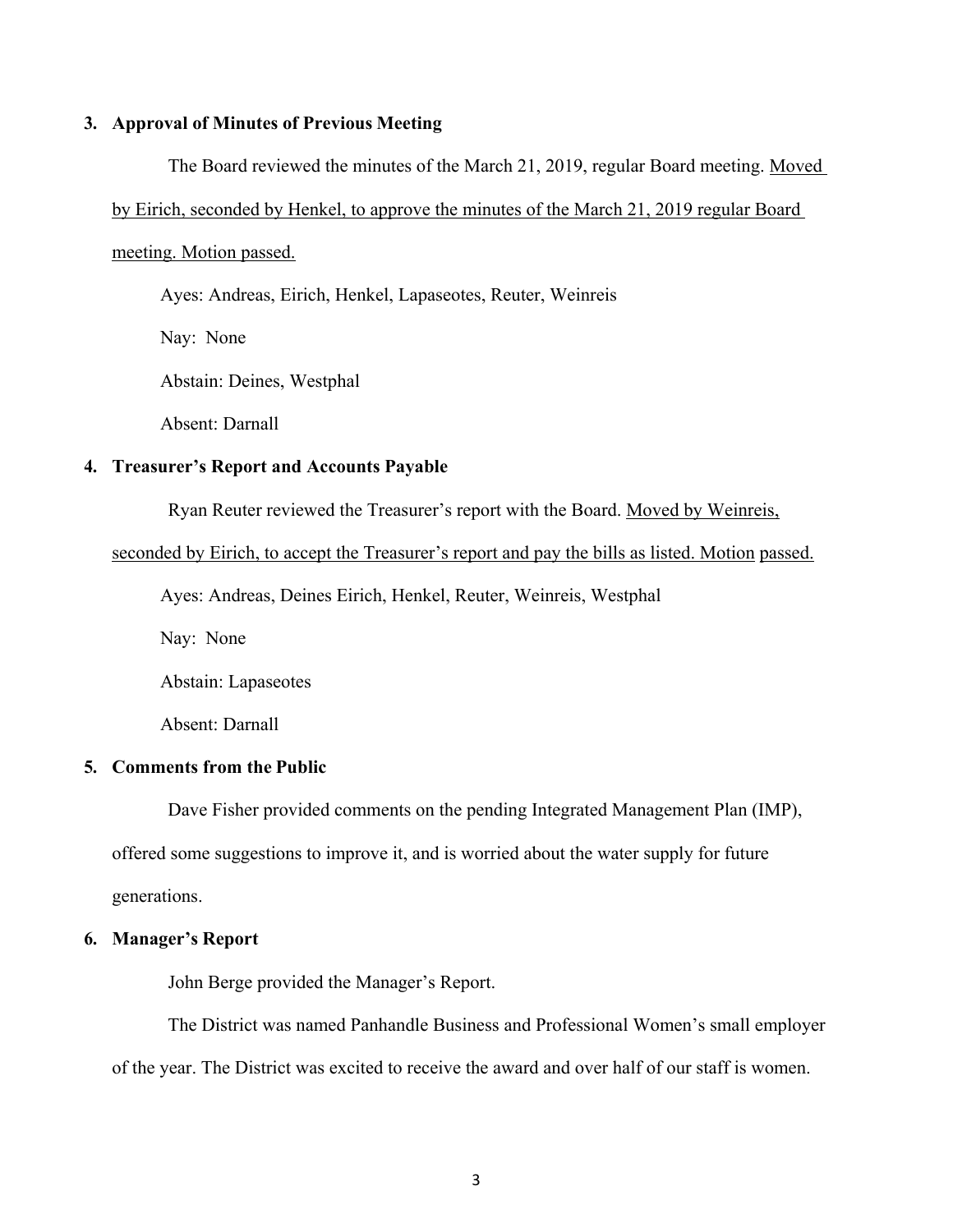The NRD has received the payment from the Water Resources Cash Fund (WRCF) program for reimbursements related to contract 1070 for the EPIC payments made in FY 2018 and payments related to the 1023 for lease payments are expected to be made of the next three years. Payments should be made to the NRD by the end of next week. Berge and Scott Schaneman met with Thad Kuntz and Steve Schaneman to discuss project construction on the Schaneman Recharge Project. This project will stack surface water diversion from four farms into a recharge pit to gain consumptive use credit and to maintain historic return flows. The project is on the Enterprise Irrigation District and will cost nearly \$80,000.

The Nebraska Forest Service has hired a replacement for Amy Seiler. Chrissy Land serves as the area community forester and partial supervisor to Amanda Shepperd of our staff. Her first day was April 18. The District is requesting forty percent reimbursement for each of the following programs for FY 2020: the EPIC Program, with nearly \$120,000 in reimbursement on nearly \$300,000 of contracts, and the construction costs for the Schaneman Recharge Project.

The NRD hosted the first meeting of the Nitrogen Advisory Group on March 28 where group members were briefed on the existing issues in the area and provided some take away questions to get them thinking about potential solutions. The nitrogen management chapter will not be finalized until the group finishes their work.

Berge provided a schedule for the budget process.

Berge will be out of town April  $25<sup>th</sup>$  through the  $28<sup>th</sup>$ .

### **7. Agency Update from NRCS**

Sarah Gray presented on the program numbers for the District. She went over the number of conservation practices contracted, number of acres enrolled, and the amount of the contracts. She also highlighted the importance of the NRD/NRCS partnership.

4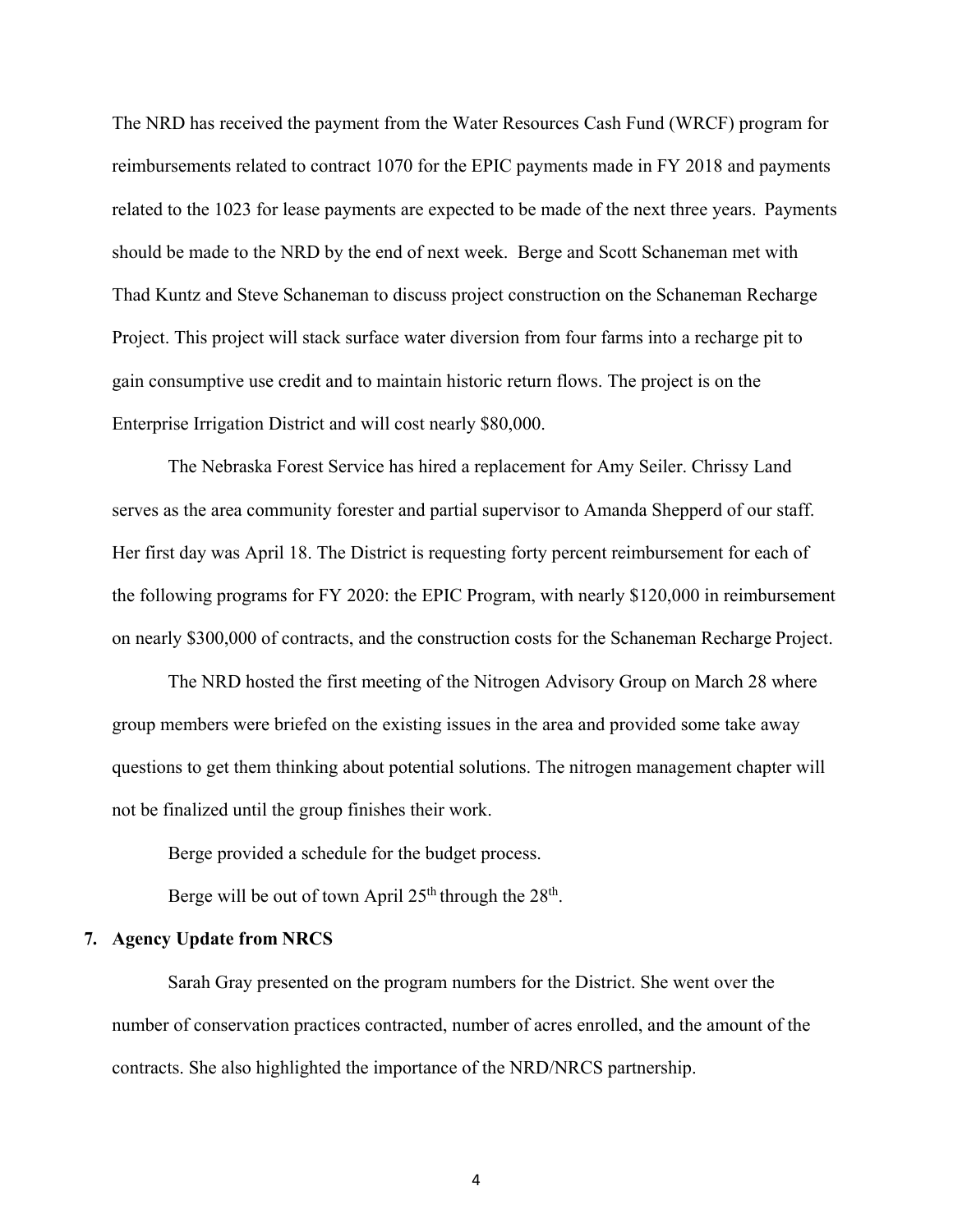### **8. Departmental Presentation from GIS Department**

Travis Preston provided an update on the GIS Department. Preston and Lydia Hendrickson make up the department and provide maps for many of the programs and projects in the District including spring levels, flow meter readings, Chemigation, and hydrographs.

They are constantly looking for new ways to improve the efficiency of the staff or to help the District's constituents.

# **9. Report from Joint Meeting of the Water Resources Committee and District Operations Committee**

Berge reported the lease rate proposals for permanent retirements and temporary lease contracts will be delayed until the May Board meeting. He also reported staff has taken all the suggested changes to the Rules & Regulations from both committees that have been discussed previously and incorporated them into a rough draft. The Directors were provided three different copies: a clean copy, redline copy, and a summary of the changes. Berge then provided a brief summary of the changes, which include livestock facilities certifications, carryforward changes, enforcement procedures, reinserting transfer rules, and others. The nitrogen management chapter will be delayed until the recommendations from the Advisory Group have been submitted.

# **a. Consideration of Setting Hearing Date for Changes to District Rules and Regulations**

The Board needed to set a hearing date, and the date of July 18th was recommended by staff, which is the same time the IMP and Basin-Wide Plan. Moved by Lapaseotes, seconded by Henkel, to set the public hearing date for approval of the Rules and Regulations for the Enforcement of the Nebraska Ground Water Management and Protection Act and the Nebraska Chemigation Act for July 18, 2019. Motion passed.

5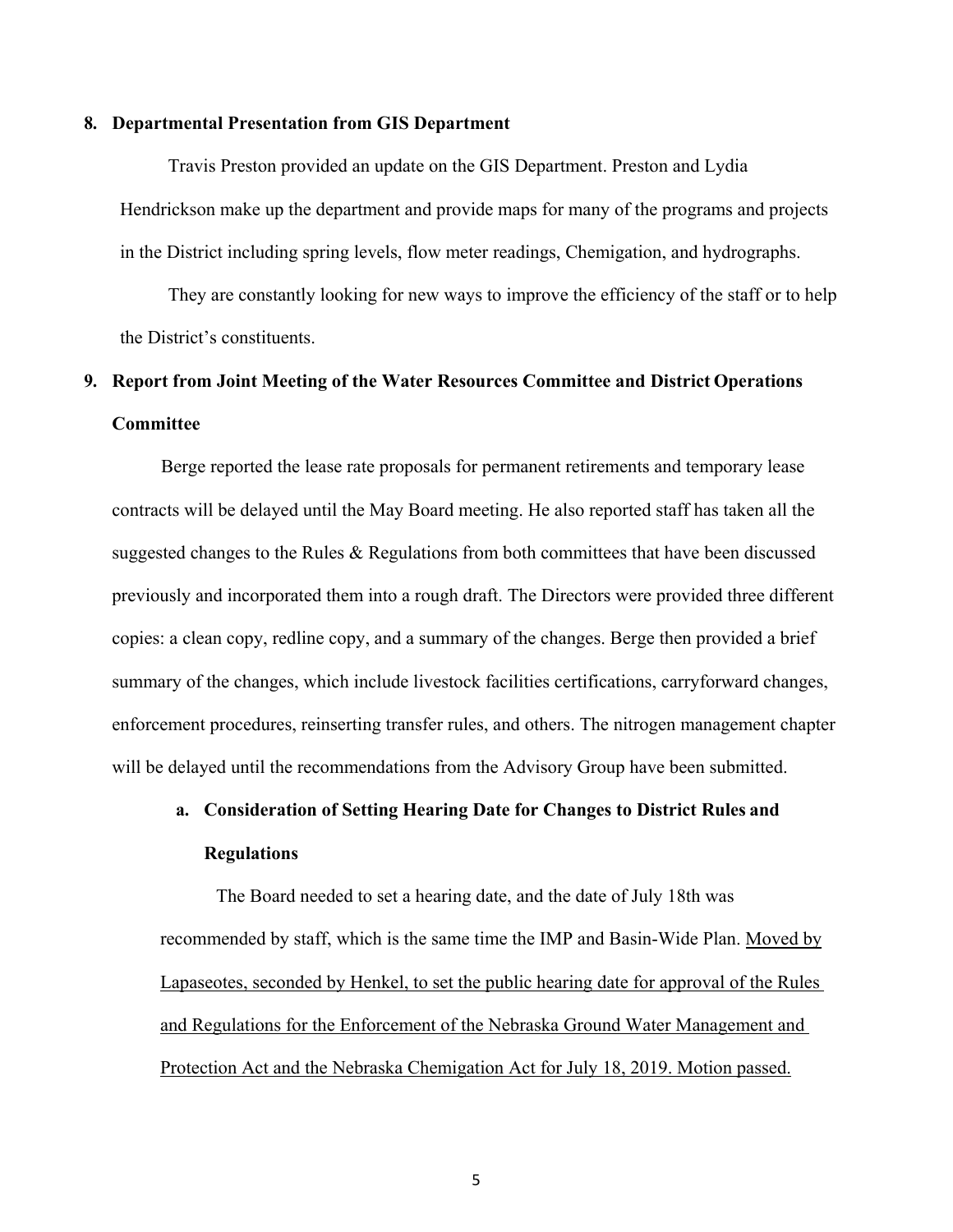Ayes: Andreas, Deines, Eirich, Henkel, Lapaseotes, Reuter, Weinreis, Westphal Nay: None Abstain: None

# **10. Consideration of Long-Range Implementation Plan (LRIP)**

Berge reported that the District must submit a Long-Range Implementation Plan (LRIP) with the Nebraska Department of Natural Resources. The Board must approve the plan before it can be submitted. Moved by Eirich, seconded by Reuter, to approve the District's Long-Range Implementation Plan. Motion passed.

Ayes: Andreas, Deines, Eirich, Henkel, Lapaseotes, Reuter, Weinreis, Westphal

Nay: None

Abstain: None

Absent: Darnall

Absent: Darnall

# **11. Review and Approve Consent to Dissolution of the North Platte Valley Water Association (NPVWA) and Certificate of Plan of Dissolution**

Berge reminded the Board how the North Platte Valley Water Association (NPVWA) came into existence and their purpose. The different groups within the organization have found other ways of working together and it has met only once in the past three years. Staff recommends dissolving the NPVWA and consenting to the dissolution. Moved by Lapaseotes, seconded by Weinreis, to approve the Consent to Dissolution of the North Platte Valley Water Association (NPVWA) and Certificate of Plan of Dissolution. Motion passed.

Ayes: Andreas, Deines, Eirich, Henkel, Lapaseotes, Reuter, Weinreis, Westphal Nay: None